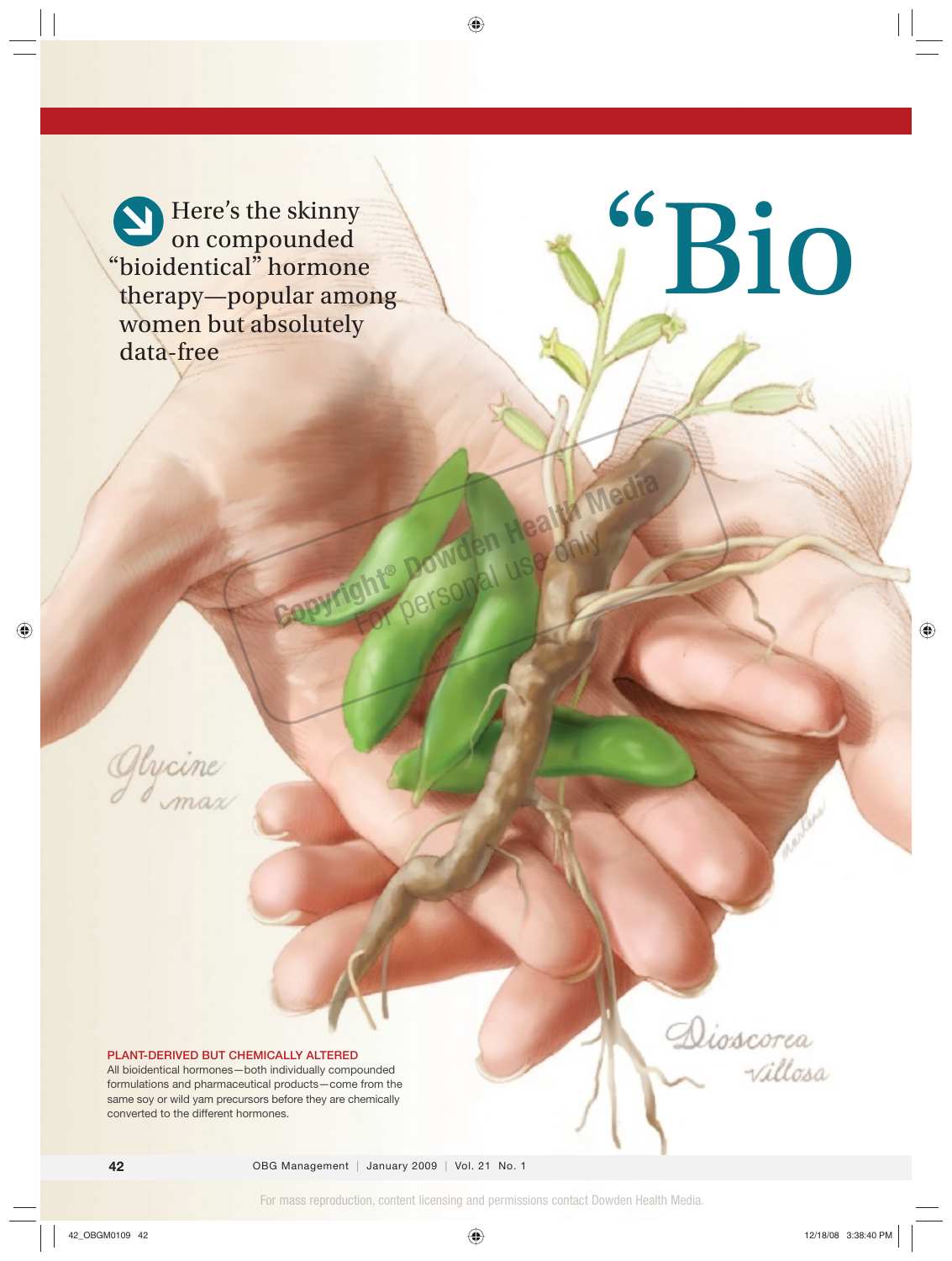# hormones identical"

What you (and your patient) need to know

> **Dr. Pinkerton** is Professor and Vice Chair, Department of Obstetrics and Gynecology, and Director of The Women's Place Midlife Health Center at the University of Virginia Health System in Charlottesville, Va.

She serves on the OBG Management Board of Editors.

*Within the past 48 months, Dr. Pinkerton has conducted multicenter research for Solvay and Wyeth and consulted for Boehringer Ingelheim, Amgen, Wyeth, Novo Novartis, and Eli Lilly (fees to University of Virginia).*

OBG Management Senior Editor **Janelle Yates** contributed to this article.

#### >> JOANN V. PINKERTON, MD

he Women's Health Initiative (WHI) caused a sea change in women's attitudes toward menopausal hormone therapy and aroused many fears—not always rational—that re-**Example 18 Almondstrands are study of the after-**<br> **The almondstrands are study of the after-**<br> **The after-**<br> **The after-**<br> **The after-**<br> **The after-**<br> **The after-**<br> **The after-**<br> **The after-**<br> **The after-**<br> **The after-**<br> math of the WHI found that 70% of women who were taking hormone therapy discontinued it, and 26% of women lost confidence in medical recommendations in general. $<sup>1</sup>$ </sup>

Into the chaos stepped Suzanne Somers, Michael Platt, and other celebrities, touting the benefits of a new kind of hormone: *bioidentical*. You don't have to read Somers' bestseller, *The Sexy Years*, to encounter the claims it makes on behalf of bioidenticals; the cover itself makes them clear: *Discover the Hormone Connection—The Secret to Fabulous Sex, Great Health and Vitality, for Women and Men*. Since publication of the book, the demand for bioidentical hormones has only increased, as women remain fearful about conventional hormone therapy.

Many ObGyns regularly field requests from patients for specially compounded bioidentical regimens. In most cases, the women who ask for these drugs are poorly informed about their risks and willing to pay out of pocket to acquire them. **JoAnn V. Pinkerton, MD,** sees many of these patients at The Women's Place Midlife Health Center in Charlottesville, Virginia. OBG Management recently sat down with Dr. Pinkerton to discuss her concerns about the growing ubiquity of compounded bioidentical hormones. In the Q&A that follows, we talk about what "bioidentical" actually means, whether these hormones are ever justified, common misconceptions about them, and other issues.



**Contract Contract** 

**10 erroneous beliefs patients have about compounded hormones** page 44

**The problems with compounded hormones** page 47

**ACOG, NAMS, and The Endocrine Society weigh in** page 48

**CONTINUED ON PAGE 44**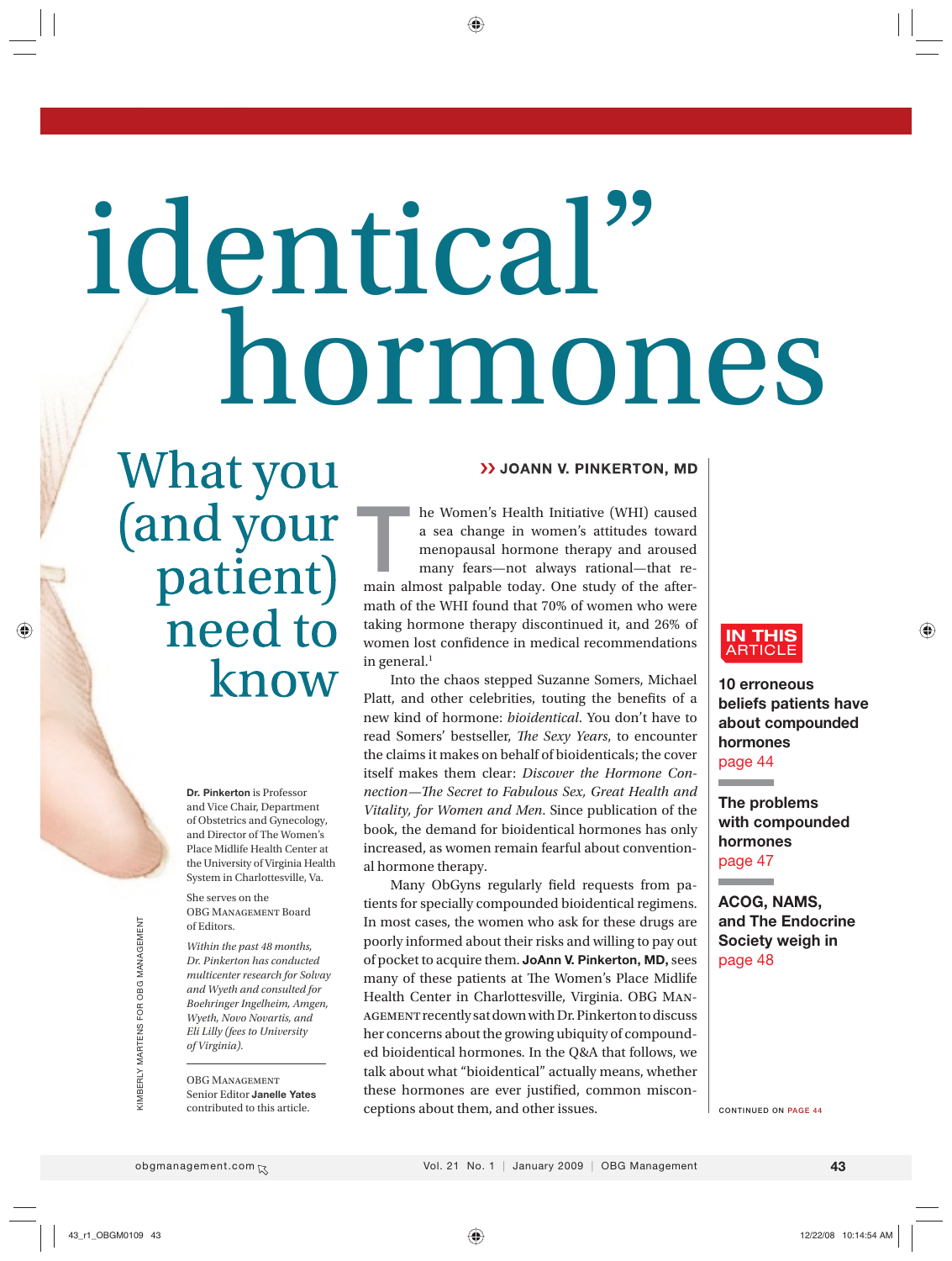# **10 erroneous beliefs patients have about compounded hormones**

- **" They're identical to the hormones in my body"**
- **"They occur naturally"**
- **" They are safer and more effective than conventional hormone therapy"**
- **"They're risk-free"**
- **"They are monitored by the FDA"**
- **"They are the fountain of youth"**
- **"They prevent breast cancer"**
- **" Celebrities know more about them than physicians and menopause and hormone experts do"**
- **" Doctors oppose bioidentical hormone therapy because they are in the pocket of Big Pharma"**
- **" Bioidentical hormones are not a huge money-making enterprise"**

In a special accompanying commentary, former Food and Drug Administration (FDA) Senior Medical Officer Bruce Patsner, MD, JD, also weighs in on the issue.

#### **What is "bioidentical"?**

**OBG MANAGEMENT:** Let's start with the basics. What does the word "bioidentical" mean? Is it a legitimate medical term?

**DR. PINKERTON:** Bioidentical hormones are exogenous hormones that are biochemically similar to those produced endogenously by the body or ovaries. These include estrone, estradiol, estriol, progesterone, testosterone, dehydroepiandrosterone (DHEA), and cortisol. The FDA has approved many prescription products that contain bioidentical hormones. However, the term "bioidentical" is often used to refer to custom-compounded hormones. The major difference between the FDA-approved prescription bioidentical hormone products and custom-compounded products is that the former are regulated by the FDA and tested for purity, potency, efficacy, and safety.

Bioidenticals are not "natural" hormones, although many consumers think they are. In reality, compounded bioidentical hormones and FDA-approved bioidentical hormones all come from the same precursors. They begin as soy products or wild yam and then get converted to the different hormones in a laboratory in Germany before finding their way to the various world markets.

The claim that all bioidentical hormones are bioengineered to contain the same chemical structure as natural female sex hormones is false. As one expert noted, "the term 'bioidentical' has become inappropriately synonymous with 'natural' or 'not synthetic' and should be redefined to correct patient misconceptions."2

## **Common misconceptions**

**OBG MANAGEMENT:** What are some of the other false impressions you encounter among patients who ask for bioidenticals?

**DR. PINKERTON:** That the hormones are safer or more effective than hormone therapy, that they carry no risks, and that they are as well-monitored as FDA-approved products, to name a few. (For more, see "10 erroneous beliefs patients have about compounded hormones").

**OBG MANAGEMENT:** Where do these ideas originate?

**DR. PINKERTON:** They are propagated by selfproclaimed experts and celebrities or by laypersons and physicians who devote the bulk of their time to promoting these hormones, usually at considerable cost to the patient.

**OBG MANAGEMENT:** What are the risks of compounded bioidentical hormones?

**DR. PINKERTON:** According to FDA guidance for industry, in the absence of data about these hormones, the risks and benefits should be assumed to be identical to those of FDA-approved hormone therapies, with the caveat that we don't know from batch to batch what a woman is receiving. However, they are not regulated or monitored by the



**It's a false claim that all bio identical hormones are bioengineered to contain the same chemical structure as natural female sex hormones**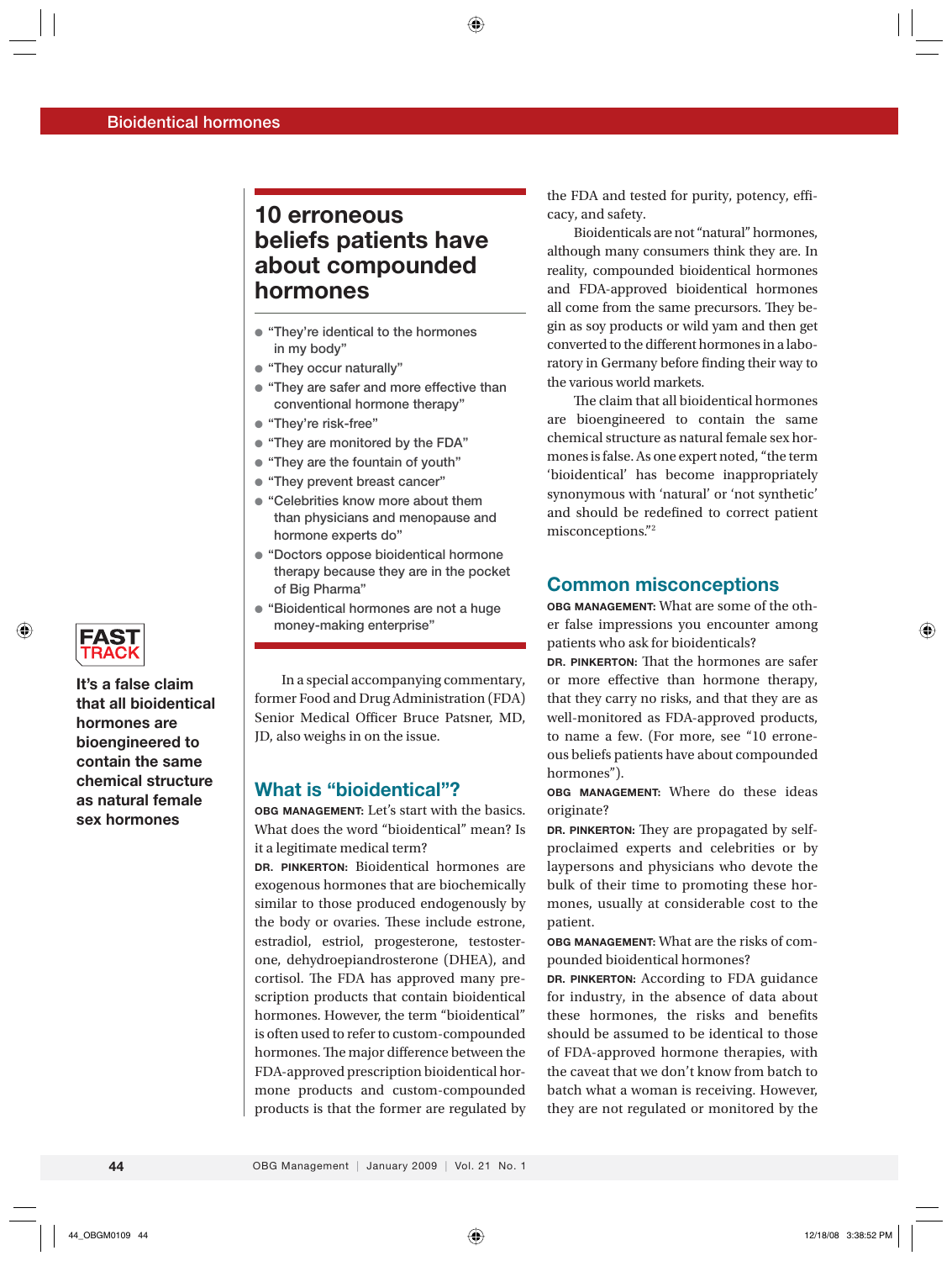# **The problems with compounded hormones**



#### ›› **BRUCE PATSNER, MD, JD** Dr. Patsner is Research Professor of Law at the University of Houston Law Center in Houston, Tex. He served as Senior

Medical Officer at the US Food and Drug Administration (FDA), where he was one of the agency's experts on pharmacy compounding of prescription hormone drug therapy for the treatment of menopausal conditions.

**The FDA has nothing against compounding pharmacies per se. Individualized preparation of a customized medication for a patient, based on a valid prescription, is an essential part of the practice of pharmacy. However, some actors in the pharmacy compounding business have taken the practice to a different level, not just in terms of the volume of business they do, but in the way compounded hormones are advertised and promoted. The courts aren't necessarily interested in intervening in cases involving high volume alone. And when it comes to**  unsubstantiated claims of benefit, the FDA has found it difficult to as**sert jurisdiction over pharmacy compounding in general, making it hard to assert control over the advertising claims these pharmacies make on behalf of compounded drugs.**

 **The result? The FDA has been unable to rein in claims that compounded prescription drugs are safer or better than commercially prepared medications. These drugs are probably as safe and effective as their manufactured counterparts, but there are no**  data to confirm this assumption.

#### **What's in a name?**

"Bioidentical" isn't a bona fide term. There is no definition of it in any medi**cal dictionary; it's just a name the industry cooked up, a catchy one at that. And when bioidenticals are advertised and promoted, the term "natural" is usually in close proximity. Most patients equate the word natural with plant-derived substances that have not been chemically altered. The fact is, many compounded prescription drugs are derived from plants—but they are also chemically altered.** 

#### **Some applications are legitimate**

**A number of women use compounded medications because they make it possible to obtain hormone combinations that are not readily available in cream form. For example, if a patient wants testosterone as part of a cream of estrogen and progesterone, a compounded product is the only option.** 

#### **Show me the data**

**No studies have compared compounded drugs with commercial drugs—and such studies are exceedingly unlikely. Compounding pharmacies have no incentive to conduct or participate in such studies. The pharmaceutical compounding industry is a multibillion-dollar enterprise in this country, and compounded prescription drugs for menopausal conditions are probably the biggest product outside of the oncology arena. Proponents of compounded hormones have a captive audience, so to speak,** 

**made up of women who don't like commercial drug manufacturers or who prefer products that appear to be natural, or both.**

 **The problem is that these women receive no package insert or prescription drug label with their hormones. Warning labels are not required because compounded drugs are not regulated by the FDA. Consumers are basically at the mercy of whatever claims they read on the Internet or in the lay literature, which tends to be**  written by people who have a financial interest in affiliating with the com**pounding industry. It's a very frustrating situation for a lot of people.** 

#### **Unintended consequences of the WHI**

**The Women's Health Initiative (WHI) stirred demand for bioidentical hormones by casting the safety claims for some commercial hormone therapy products in a less than favorable light. That wasn't the investigators' intent,**  of course, and some of the findings of **the WHI have since been questioned.** 

 **The goal of the WHI was to critically evaluate some of the touted**  health benefits of commercial hor**mone therapy prescription drugs, but, by questioning some of these claims, it inadvertently pushed a significant percentage of patients toward compounded prescription drugs—and we have** *no* **safety data on them.**

 **No one knows exactly how many women were swayed, but the consensus is that they were, and no one's been happy about that.**

FDA, so we are lacking testing for purity, potency, efficacy, and safety. When the FDA did analyze compounded bioidentical hormones, a significant percentage (34%) failed one or more standard quality tests.<sup>3</sup> In comparison, FDA-approved drugs fail analytical testing at a rate of less than 2%.3

The main problem with the compounded hormones, as I see it, is that women who use them do not receive any written information from the compounding pharmacist about risks and benefits. Nor do they receive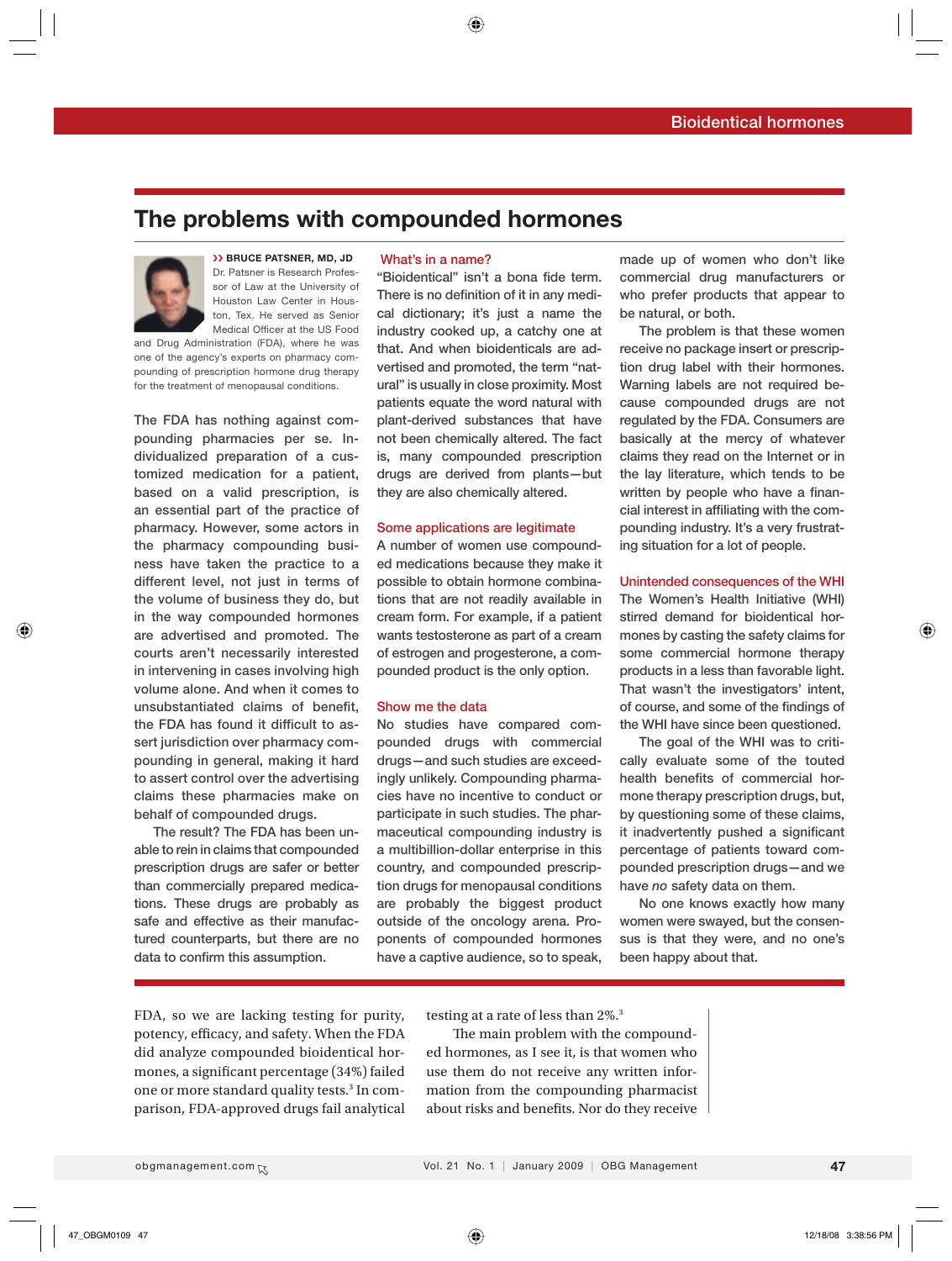# **ACOG, NAMS, and The Endocrine Society agree: Compounded hormones are not safer**

**The American College of Obstetricians and Gynecologists (ACOG), North American Menopause Society (NAMS), and The Endocrine Society have all issued statements noting the lack of safety data on compounded bioidentical hormones. Here's what they say:**

#### **ACOG**

**"Most compounded products have not undergone rigorous clinical testing for safety or effi cacy, and issues regarding purity, potency and quality are a concern. Compounded hormone products have the same safety issues as those associated with hormone therapy agents that are approved by the US Food and Drug Administration and may have additional risks intrinsic to compounding. There**  is no scientific evidence to support claims of increased efficacy or safety for individualized **estrogen or progesterone regimens."**

#### **NAMS**

**"NAMS does not recommend custom-compounded products over well-tested, government-approved products for the majority of women—and does not recommend saliva testing to determine hormone levels" (www. menopause.org/bioidentical\_NAMS.aspx).**

#### **The Endocrine Society**

**"'Bioidentical hormones,' particularly estrogen and progesterone, have been promoted as safer and more effective alternatives to more traditional hormone therapies, often by people outside of the medical communi**ty. In fact, little or no scientific and medical **evidence exists to support such claims about 'bioidentical hormones.' Additionally, many 'bioidentical hormone' formulations are not subject to FDA oversight and can be inconsistent in dose and purity…."** 



**Women who use compounded hormones do not receive the black box warnings that appear on FDA-approved estrogen therapy**

the black box warnings on FDA-approved estrogen therapy. I believe women need to be adequately educated about the potential risks and benefits, as well as the lack of efficacy data and quality control, if compounded products are requested. That means it's up to the prescriber to educate the patient about the potential risks and benefits.

Rosenthal states that symptomatic menopausal women or those who fear breast cancer or heart disease can be considered a vulnerable population: "Patients do not have the background to decipher credible sources from noncredible sources." False claims present convincing arguments for laypersons. A woman may be vulnerable to unsubstantiated claims by virtue of her symptoms and the anxiety and even depression that they can produce. Without comprehensive education, these women cannot be assumed to be adequately informed.

Let me put it in perspective. If a patient with a history of breast cancer complains

about severe vaginal dryness that interferes with her sex life, I might decide to give her the smallest amount of topical estrogen that I can—for example, a dime-sized amount of estrogen to apply to her vulvar area twice a week. This amount of estrogen can't be detected in her system with current assays. I know that some of it will be systemically absorbed, but it cannot be detected. When the patient buys that commercially prepared cream from the pharmacist, she will receive the same black box warning that comes with all systemic hormones since the WHI. However, if she goes to a compounding pharmacist with a prescription for bioidentical hormone therapy, she will not get the warning, regardless of the ingredients or dosage.

# **Are compounded bioidenticals ever justified?**

**OBG MANAGEMENT:** According to the FDA, compounding of drug products is justified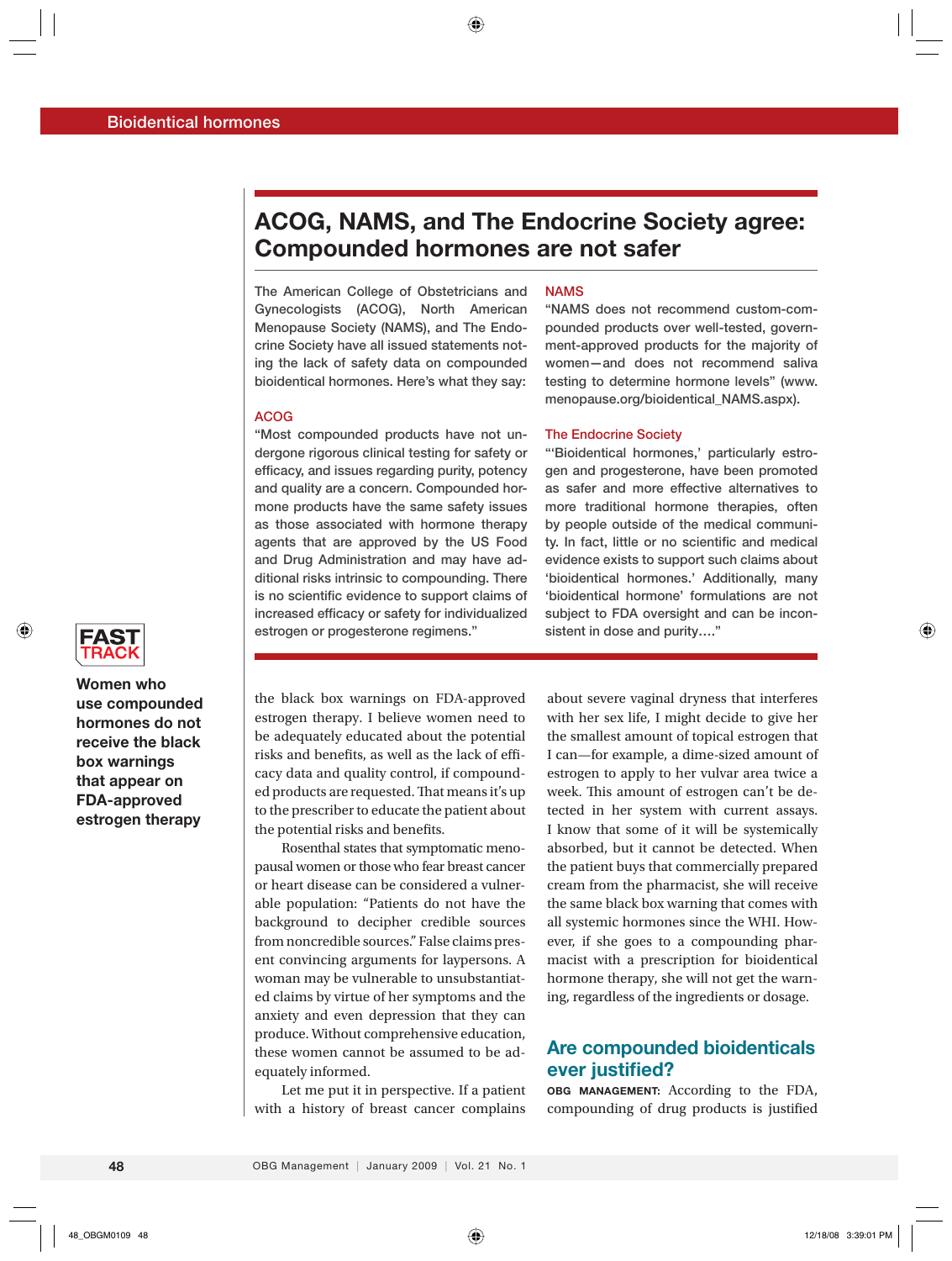only when a practitioner finds that an FDAapproved drug does not meet the patient's needs. Do you think this is ever really the case, given the availability of FDA-approved bioidentical hormone preparations?

**DR. PINKERTON:** In rare cases, compounding of bioidentical hormones is justified, such as when a patient cannot tolerate an FDA-approved product. The problem is that women have been especially concerned about the safety of hormone therapy since the WHI, and bioidentical hormones have been promoted as being safer than FDA-regulated preparations, despite the lack of evidence of their safety or efficacy in peer-reviewed literature. So many women request them.

In a recent commentary, Boothby and Doering call bioidentical hormone therapy "a panacea that lacks supportive evidence." They say, "It's our belief that pharmacists are compounding these with the best intentions, but they are ill informed regarding the lack of scientific underpinning associated with efficacy and safety."3

**OBG MANAGEMENT:** Do you ever prescribe bioidentical hormones?

**DR. PINKERTON:** Yes, but rarely, and primarily for women who can't tolerate FDA-approved hormones or who, after adequate information and education, refuse FDA-approved hormone therapy.

# **Is salivary hormone testing informative?**

**OBG MANAGEMENT:** Many clinicians who prescribe bioidentical hormones base the dosage on salivary hormone testing. They claim that this allows them to offer individualized formulations. Is this a reliable claim?

**DR. PINKERTON:** No, it isn't. Although compounded bioidentical hormone therapy is often prescribed on the basis of salivary hormone testing, there is no scientific evidence

#### **PreNexa™ Capsules Rx only**

Rx Prenatal Vitamin with Plant-Based DHA • 1.2 mg Folic Acid and 265 mg DHA (key omega-3 fatty acid)

• Essential vitamins and minerals

■ Essential Vitaminis and

**DESCRIPTION:** PreNexa™ Capsules are a prescription prenatal/postnatal multivitamin/mineral softgel capsule with plant-based DHA. Each softgel capsule is brown in color, opaque, and imprinted with "PreNexa"

**Each softgel capsule contains:**

| DHA (docosahexaenoic acid, contained in the oil derived from |  |
|--------------------------------------------------------------|--|
|                                                              |  |
|                                                              |  |
|                                                              |  |

**Inactive Ingredients:** Ethyl vanillin, FD&C blue #1, FD&C red #40, FD&C yellow #6, gelatin, glycerin, lecithin, palm kernel oil, sodium benzoate, sovbean oil, sunflower oil, titanium dioxide, vellow beeswax Water and white ink (ammonium hydroxide, isopropyl alcohol, n-butyl alcohol, propylene glycol, shellac alaze in SD-45 alcohol, simethicone, titanium dioxide).

**INDICATIONS:** PreNexa™ Capsules are indicated to provide vitamin/mineral and plant-based DHA supplementation throughout pregnancy, during the postnatal period for both lactating and non-lactating The Virtual of the State of Property of Property, Alling the Property of Property 2014 of the Alling property, and throughout the childbearing years. PreNexa<sup>ne</sup> may be useful in improving the nutritional status of women prior to conception.

**CONTRAINDICATIONS:** PreNexa™ Capsules are contraindicated in patients with a known hypersensitivity to any of the ingredients. Do not take this product if you are presently taking mineral oil, unless directed by a doctor. **WARNING: Accidental overdose of iron-containing products is a leading cause of fatal poisoning in children under 6. KEEP THIS PRODUCT OUT OF THE REACH OF CHILDREN. In case of accidental**

**overdose, call a doctor or poison control center immediately.** WARNING: Ingestion of more than 3 grams of omega-3 fatty acids (such as DHA) per day has been shown to have potential antithrombotic effects, including an increased bleeding time and International Normalized

Ratio (INR). Administration of omega-3 fatty acids should be avoided in patients taking anticoagulants and<br>in those known to have an inherited or acquired predisposition to bleeding.

PRECAUTION: Folic acid alone is improper therapy in the treatment of pernicious anemia and other megaloblastic anemias where vitamin B<sub>12</sub> is deficient. Folic acid in doses above 1 mg daily may obscure<br>pernicious anemia in that hematologic remission can occur while neurological manifestations progress.

ADVERSE REACTIONS: Allergic sensitization has been reported following both oral and parenteral administration of folic acid. CAUTION: Exercise caution to ensure that the prescribed dosage of DHA does not exceed 1 gram (1000 mg) per day.

**DOSAGE AND ADMINISTRATION:** Before, during and/or after pregnancy, one softgel capsule daily or as directed by a physician.

**HOW SUPPLIED:** Bottles of 30 softgel capsules (NDC 0245-0188-30).

**KEEP THIS AND ALL DRUGS OUT OF THE REACH OF CHILDREN.**

Store at 20-25°C (68-77°F). [See USP Controlled Room Temperature.]

Distributed by: **UPSHER-SMITH LABORATORIES, INC.**<br>Minneapolis, MN 55447 MADE IN CANADA 1-800-654-2299 *www.upsher-smith.com*<br>US Patents 5,407,957; 5,492,938; 6,977,167. Other US Patents Pending.

103115.01 Revised 0808



The recruitment hub created exclusively for physicians and advanced practice clinicians.

#### Seeking exclusive opportunities?

You'll find thousands of positions directed solely at physicians, nurse practitioners and physician assistants. Advanced features allow you to customize your career search by specialty or location, set up e-mail alerts when the right jobs are posted, and track all associated activity concerning your job search. Best of all, your personal information is safe and secure, and you're in control of who sees your profile.

#### Seeking distinguished candidates?

Advanced features help you screen and manage a highly targeted pool of physicians, nurse practitioners and physician assistants, faster and easier than ever before. As readers of the industry's top medical journals, these candidates are highly driven and in demand. Best of all, since we cater exclusively to physicians and advanced practice clinicians, there's never a need to weed through unqualified clutter.

# **MedOpportunities.com**

**A VITAL WEBSITE BROUGHT TO YOU BY THE JOURNAL YOU TRUST.**

APC- CULTURE RATHLE MALLER OBG

For advertising information, e-mail **sales@medopportunities.com** or call **(866) 698-1919.**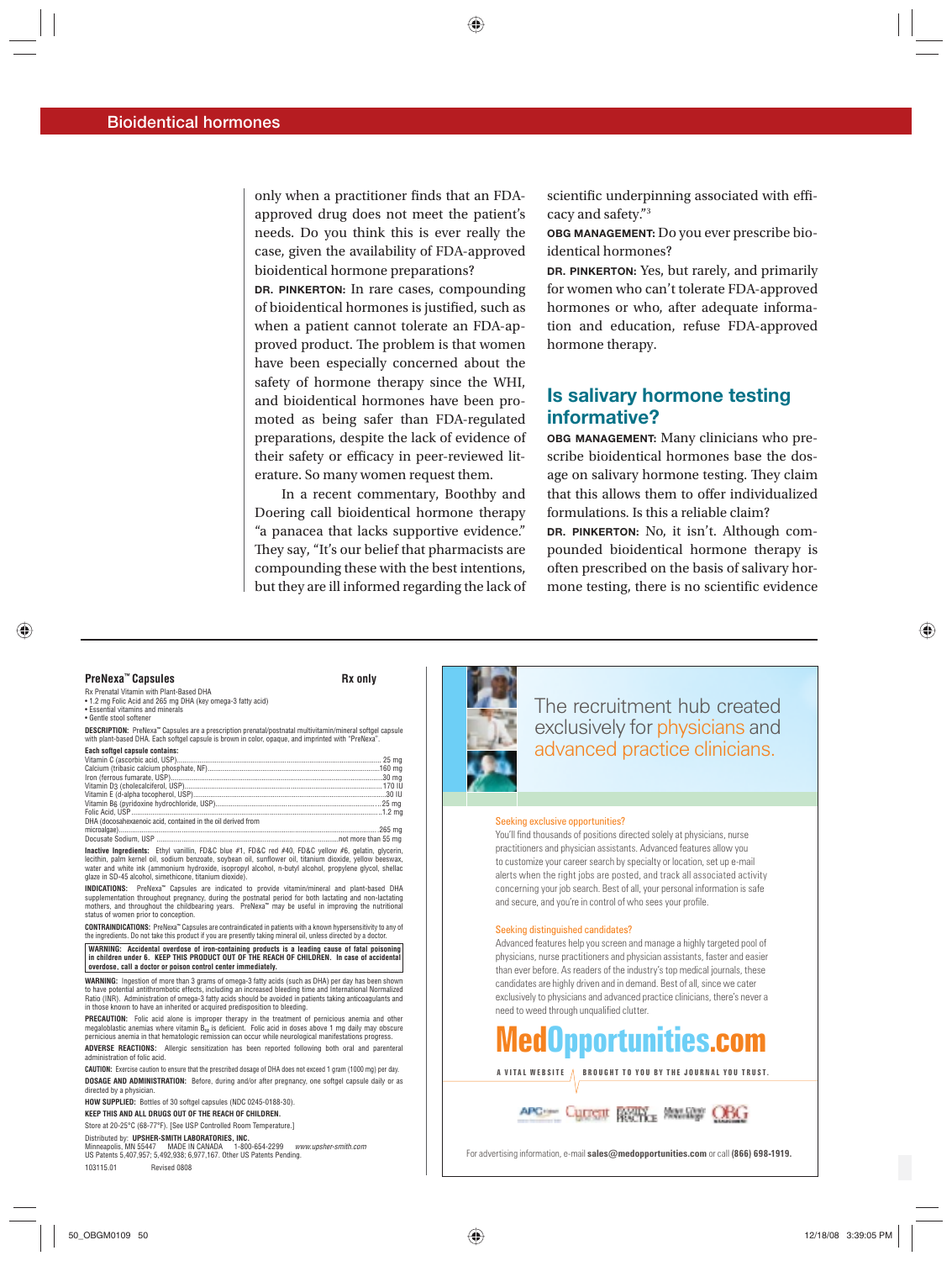that a correlation exists between a patient's symptoms and salivary hormones, or that salivary hormone testing reflects what is happening at the tissue level. As Fugh-Berman and Bythrow have observed, this type of testing is often used to convince asymptomatic consumers to use hormones—or symptomatic women to take higher dosages. That practice is likely to lead to adverse events.5 The practice also directly contradicts evidence-based guidelines, which recommend that hormone therapy be individualized on the basis of symptoms, not hormone levels.<sup>6</sup>

There are no published studies in the peer-reviewed literature that show that salivary testing is a reliable measure on which to safely and effectively base dosing decisions. Indeed, The Endocrine Society issued a position statement that notes, among other issues, that salivary hormone tests are "inaccurate and should not be considered reliable measures of hormones in the body."7 The American College of Obstetricians and Gynecologists also advises against salivary testing, observing that:

 **1)** there is no biologically meaningful relationship between salivary sex steroidal hormone concentrations and free serum hormone concentrations

 **2)** there is large within-patient variability in salivary hormone concentrations. Salivary hormone levels vary depending on diet, time of day of testing, the specific hormone being tested, and other variables.3

# **Do bioidenticals protect against cancer?**

**OBG MANAGEMENT:** Some reports mention the fact that many women believe that bioidentical hormones—specifically, estriol—can reduce their risk of breast and endometrial cancer. Is there any truth behind this belief? **DR. PINKERTON:** Estriol is a weak estrogen. There is no evidence that, if it is given at a dosage high enough to relieve symptoms, it is any safer than estradiol.

In regard to endometrial cancer, if the exogenous estrogen—bioidentical or otherwise—is unopposed or inadequately opposed, the risk of endometrial cancer is elevated. The problem is that it is hard to determine whether estrogen is being adequately opposed, particularly when transdermal compounded progesterone is given, because the progesterone molecule is too large to be well-absorbed systemically.<sup>9</sup>

In regard to breast cancer, estriol is a less potent estrogen than estradiol, but it is believed to carry the same risks if it is dosed at effective levels. There is nothing about estriol per se in the peer-reviewed literature that shows that it protects against breast cancer.

The data on risk of breast cancer with estrogen therapy is confusing, with potentially higher risks if estrogen is combined with progestogen. Most of the data we have on estriol come from animals, but a study from 1980 in humans showed that, when older women with breast cancer were treated with estriol, 25% had increased growth of metastases.<sup>8</sup>

# **How do you monitor use of bioidentical hormones?**

**OBG MANAGEMENT:** When you do prescribe a compounded bioidentical hormone, how do you monitor the patient?

**DR. PINKERTON:** First, I want to reiterate that I prescribe these hormones after considerable patient education about FDA-approved options and their potential risks. Second, when a patient needs or requests hormone therapy, I recommend conventional therapy. Only when she cannot tolerate or refuses FDA-approved drugs do I consider prescribing compounded bioidentical hormones—which, as I said earlier, are assumed to carry risks identical to those of FDA-approved hormones.

In some cases, I provide gynecologic care for patients who obtain compounded bioidentical hormones from other sources. What I will sometimes do, just to give myself some idea of how much estrogen they are getting, is to measure the peak and trough estradiol and estrone levels. That is, I measure the hormone level within 4 hours of the patient taking the drug to see how high it goes, and again about 12 hours later to see how low it



**There is no scientific evidence that a correlation exists between a patient's symptoms and salivary hormones, or that salivary hormone testing yields information about what is happening at the tissue level**